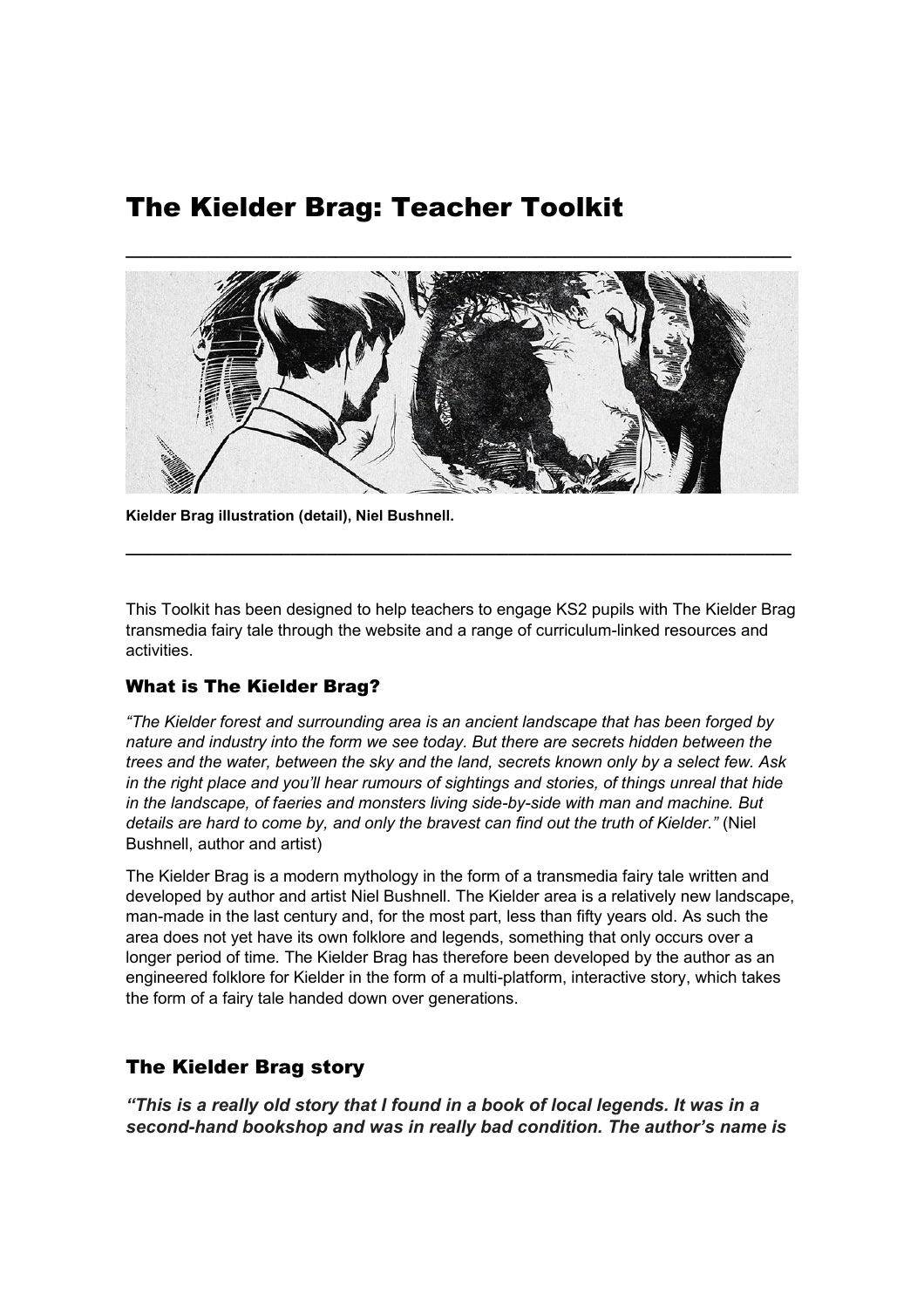## *missing, as is the end of the story, but this might be the earliest written account of the Kielder Brag, so it's worth taking a look."* (Niel Bushnell)

Start by reading The Kielder Brag story, which can be accessed in two ways:

- As a pdf through the Resources section; and
- As chapter-by-chapter readings by author Niel Bushnell, filmed at Kielder, through the Story Reading section.

The story is presented an old story set in Kielder Forest. No one knows where the story can from and the last few pages are missing so there is no ending. The story is interactive, i.e. pupils can interact, explore and add to it through the website and online platforms by uploading creative writing, drawings and illustrations and photographs, and by contributing to the Kielder Brag blog.

The online content is presented in true fairy tale fashion as 'digital breadcrumbs'. The intention is not to fool anyone, the website has rather been designed to create a narrative in the viewer's mind and allows pupils – and adults – to 'play along', joining in and adding to the digital experience by: creating their own story endings; developing their own creative writing and stories; drawing the characters and story settings; and maybe even joining in with the brag hunting themselves on visits to Kielder.

# What is a transmedia fairy tale?

*"Transmedia storytelling is the process of conveying messages, themes or storylines to a mass audience through the artful and well-planned use of multiple media platforms…"* Jef Gomez, Starlight Runner Entertainment

In transmedia storytelling, a story unfolds across multiple media platforms, with each text making a distinctive and valuable contribution to the whole. A single story is told across multiple digital platforms and formats, allowing for multiple entry points into the narrative. Content generated by people engaging with the story is integral to the narrative and increases the rate of 'spreadability' across social platforms.

Interaction with the story is a key part of The Kielder Brag. The project has been designed to allow children to add to the story through their contributions to the website. Pupils and teachers can:

- Write and upload their own endings to the story (which has been deliberately left unfinished by the author).
- Add drawings, illustrations and photographs to the Gallery.
- Add to the blog with their own thoughts and experiences of Brag hunting.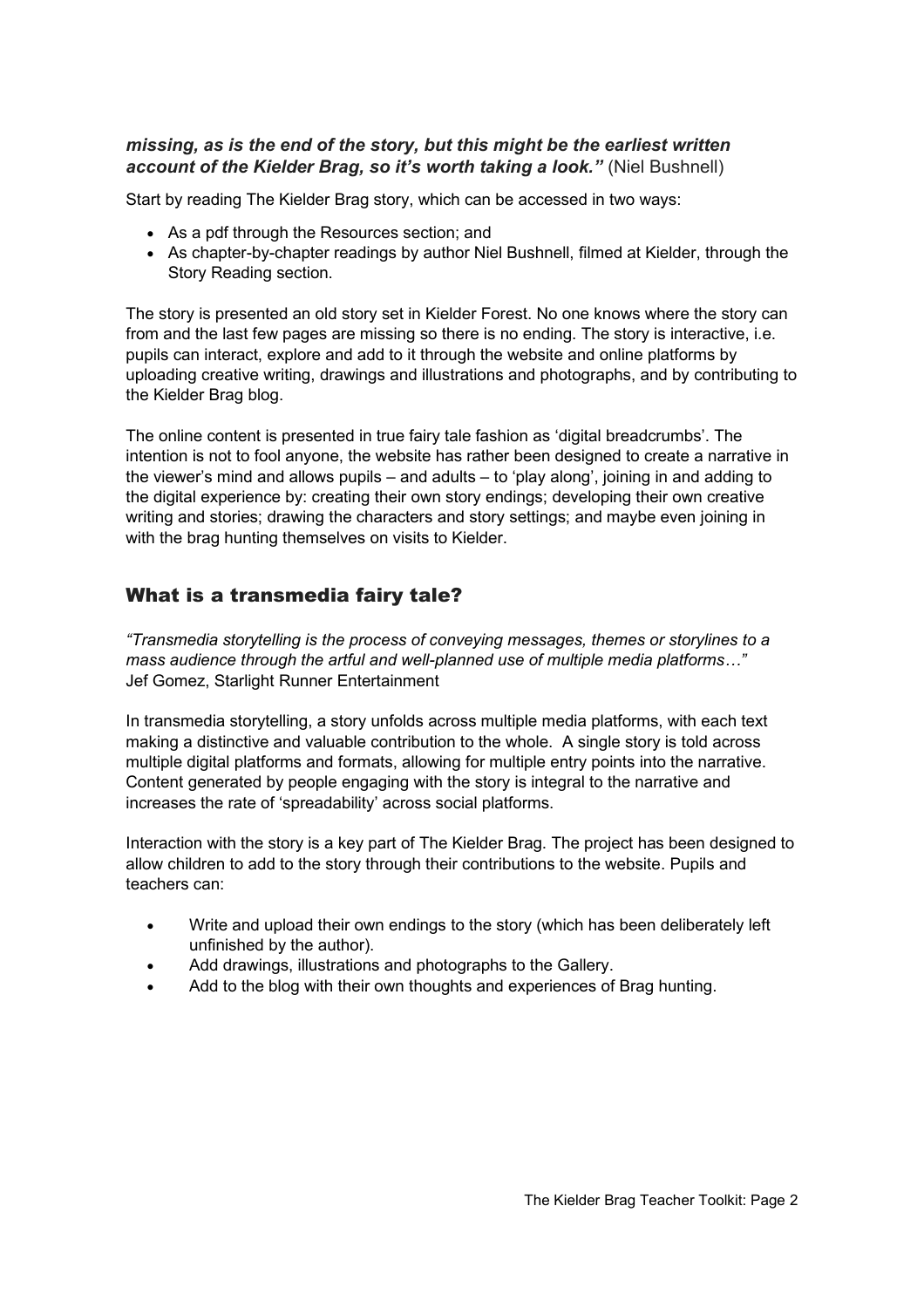# The Kielder Brag website

The Kielder Brag website is the main focus of activity. It includes:

- **The Kielder Brag story**, provided as filmed story readings within the Kielder landscape. The story is told over four chapters, with chapter 4 having two versions: one version (for teachers only) is the story ending as written by author Niel Bushnell; and the second version is unfinished, providing an opportunity for pupils to finish the story in their own words.
- **Brag hunter Simon Davison's blog posts and video clips**. Simon Davison is an outdoor adventurer and brag hunter who claims to have first saw the brag whilst on a family trip to Kielder when he was ten years old. Simon has been brag hunting ever since and his blog posts and video diaries document his experiences and findings whilst tracking the brag out at Kielder.
- **A Resources section** with a range of information, including: the Teacher Toolkit outlining the Kielder Brag project and setting out how to use the website; a downloadable PDF of the Kielder Brag story; and information and activities linking the Kielder Brag to curriculum-based teaching and learning.
- **A Gallery section** for pupils to upload their own drawings, illustrations and photographs resulting from their engagement with the project.
- **A Story Endings section** where pupils can upload their own versions of the ending to the Kielder Brag story.

## Introducing pupils to The Kielder Brag

**1. Explore: What is a fairy tale?** *A children's story about magical and imaginary beings and lands; a fairy story (dictionary definition).* 

Explore the topic of fairy tales with pupils. How many do they know? What are their favourites? Work with the children to identify the characteristics of a fairy tale:

- They are set in the past
- They start with some form or variation of "Once upon a time"
- They include fantasy or make-believe elements.
- They are set in enchanted settings such as forests, castles, water or kingdoms.
- The have clearly defined good and evil characters.
- They include magical elements.
- They often teach a clear lesson.

#### **2. Briefly introduce pupils to transmedia storytelling**

Pupils are likely to 'get' the concept quickly as social media and gaming is such a big part of their lives.